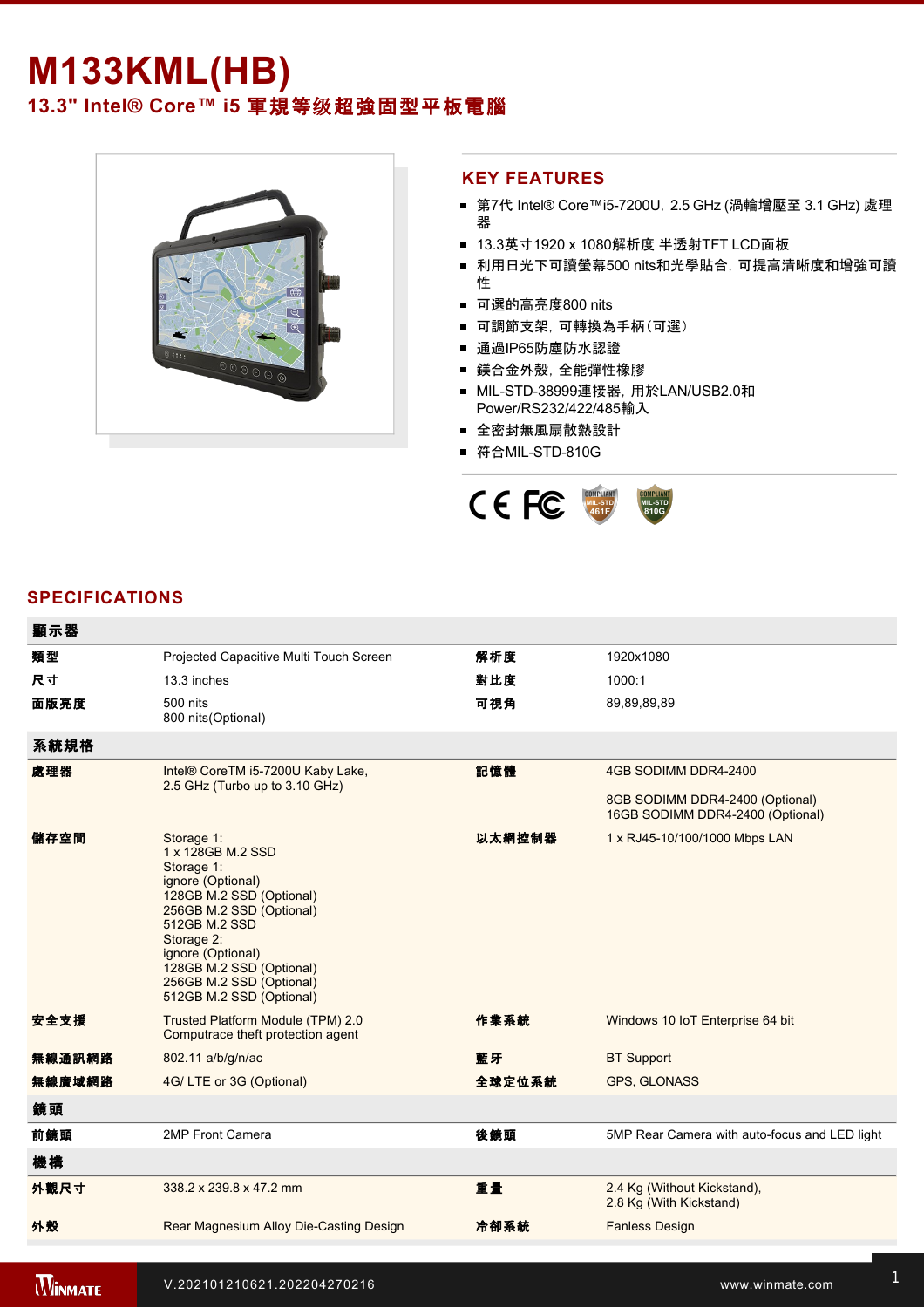| 訊號埠                     |                                                                                                                                                       |                        |                                                                                  |
|-------------------------|-------------------------------------------------------------------------------------------------------------------------------------------------------|------------------------|----------------------------------------------------------------------------------|
| USB埠                    | 2 x USB 3.0, 1 x USB 2.0(MIL-STD-38999<br>connector), 1 x USB 3.1(Type C)                                                                             | 序列埠                    | 1 x RS-232 Serial COM Port(MIL-STD-38999<br>connector)                           |
| SD卡槽                    | 1 x Micro SD Slot                                                                                                                                     | 影像                     | 1 x HDMI (Optional)                                                              |
| 音訊                      | Microphone: 1 x built-in Digital Mic with Noise<br>Cancellation<br>Speaker: 2 x 1 watt speaker                                                        | 有線網路                   | 1 x RJ45-10/100/1000 Mbps LAN(MIL-STD-38999<br>connector)                        |
| 指示燈                     | 4x LED Indicator for Power, Battery, SSD, RF<br>status                                                                                                |                        |                                                                                  |
| 環境                      |                                                                                                                                                       |                        |                                                                                  |
| 工作濕度                    | 30% to 80% RH, non-condensing                                                                                                                         | 工作溫度                   | -10°C to 50°C (14°F to 122°F)                                                    |
| 儲存溫度                    | -20°C to 60°C (-4°F to 140°F)                                                                                                                         | 衝擊                     | MIL-STD-810G Method 516.6 Procedure I                                            |
| 振動                      | MIL-STD-810G Method 514.6 Procedure I                                                                                                                 | IP防水等級                 | IP <sub>65</sub>                                                                 |
| 落摔                      | MIL-STD-810G Method 516.6, 4 ft to concrete                                                                                                           | 靜電防護                   | ESD (Contact/Air): 12kV/12kV                                                     |
| 認證                      |                                                                                                                                                       |                        |                                                                                  |
| 認證                      | CE, FCC, IC, UL                                                                                                                                       |                        |                                                                                  |
| 安全性                     |                                                                                                                                                       |                        |                                                                                  |
| <b>SOTI MobiControl</b> | <b>SOTI MobiControl Compliance</b>                                                                                                                    | <b>Kensington Lock</b> | <b>Kensington Lock Support</b>                                                   |
| 控制                      |                                                                                                                                                       |                        |                                                                                  |
| 按鈕                      | 1 x Power, 1 x menu, 2 x volume key<br>3 x Programmable Function Keys                                                                                 |                        |                                                                                  |
| 電源                      |                                                                                                                                                       |                        |                                                                                  |
| 電池                      | 7.4V, typ. 10280 mAh Li-Polymer Battery (2S2P)<br>Hot-Swap (Optional)                                                                                 | 電池使用時間                 | 11 Hours                                                                         |
| 電源規格                    | 24V DC(MIL-DTL-38999/1<br>connector)                                                                                                                  | 電源適配器                  | 100-240V, 50-60Hz / 24V DC                                                       |
| 配件                      |                                                                                                                                                       |                        |                                                                                  |
| 配件                      | Adapter and PowerCord<br><b>Standard Battery</b><br>Stylus<br>Stand with Integrated Handle<br>Power/RS232 External Cable<br>LAN/USB2.0 External Cable | 配件選配                   | Shoulder Strap (Optional)<br>Battery Charger (Optional)<br>Active Pen (Optional) |

**DIMENSIONS**  UNIT:MM

**NOTES AND PROPERTY OF STATE AND RESIDENCE**